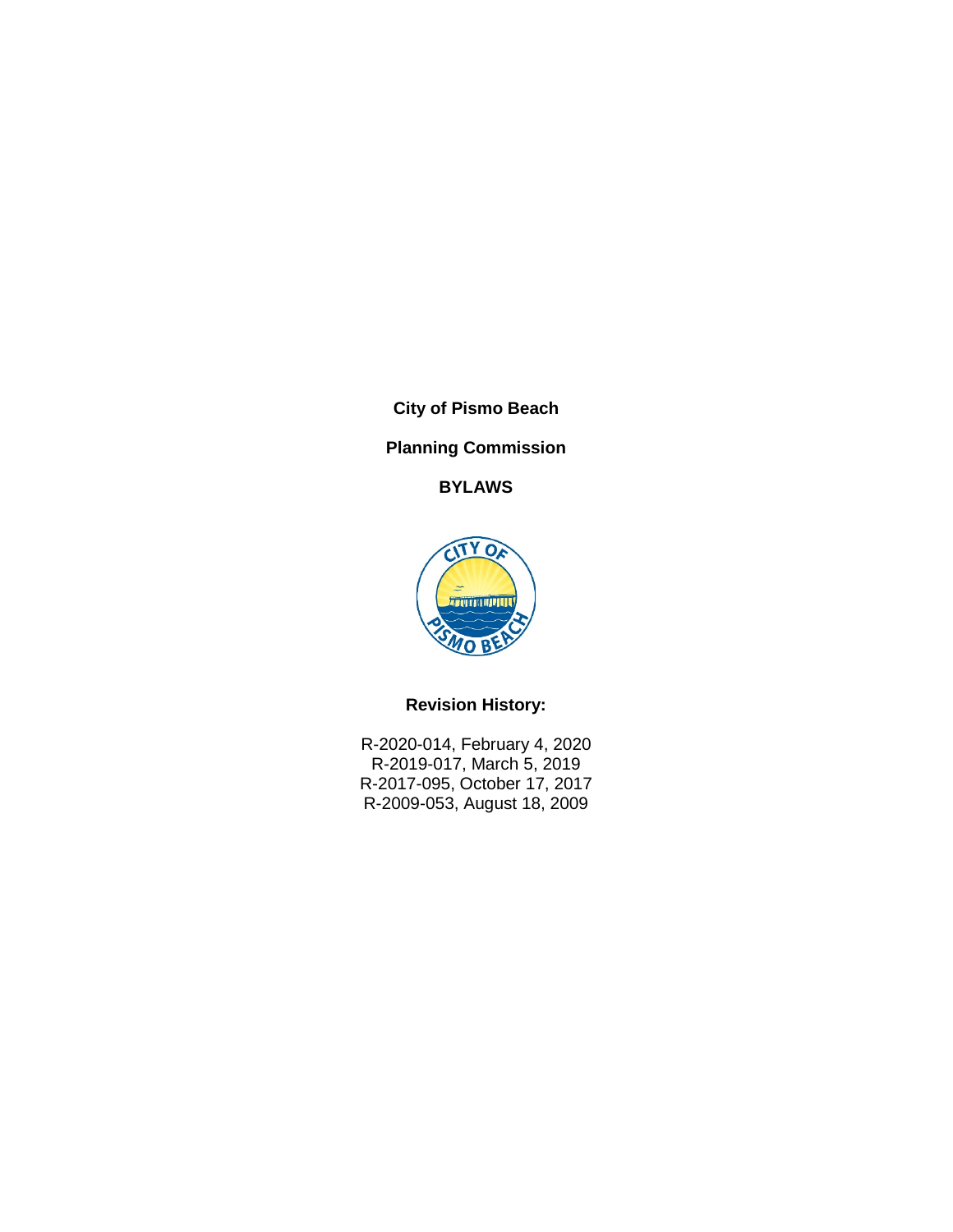# **TABLE OF CONTENTS**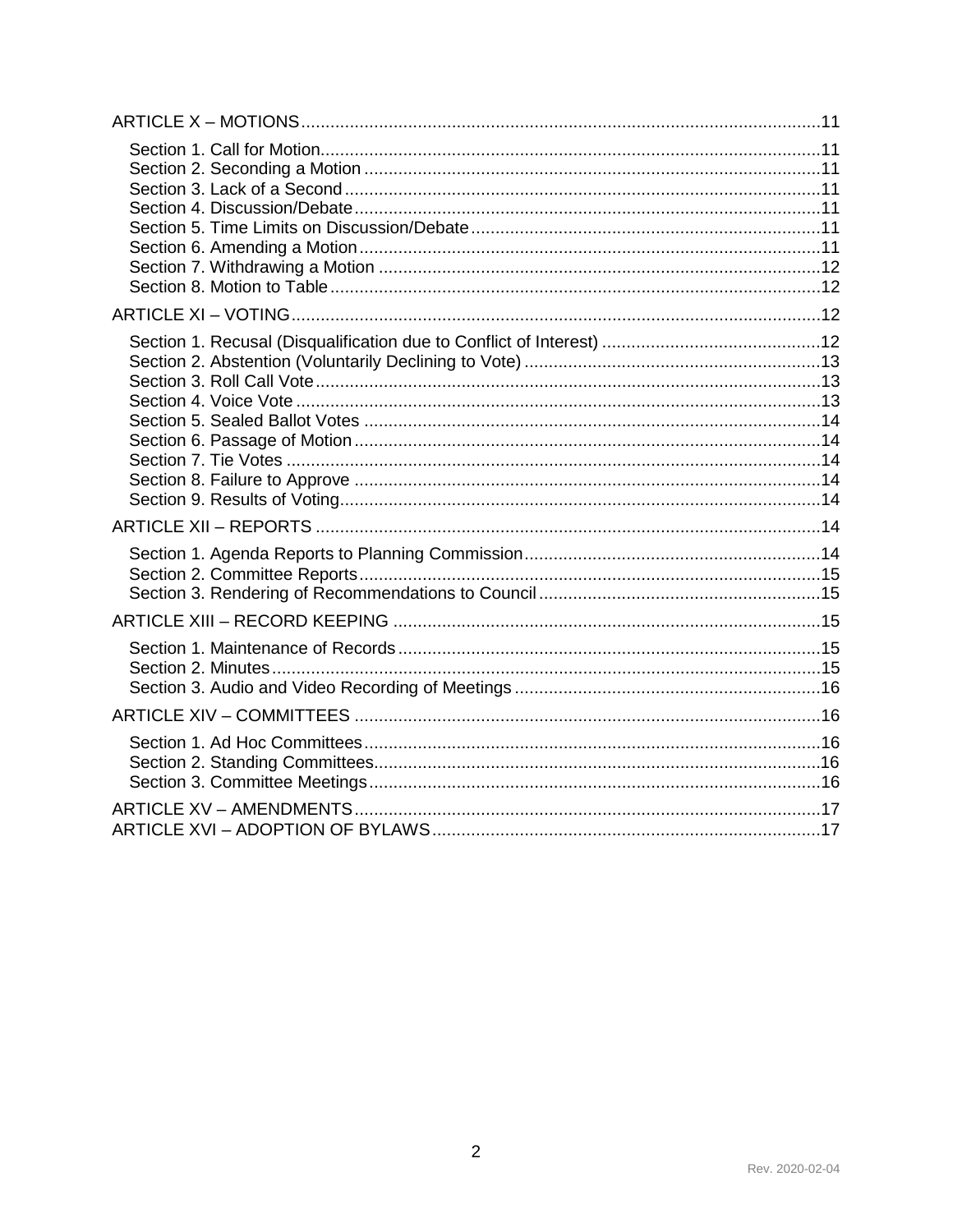## **City of Pismo Beach**

## **Planning Commission BYLAWS**

## **ARTICLE I – NAME AND AUTHORITY**

#### <span id="page-3-1"></span><span id="page-3-0"></span>Section 1. Name

The Name of this organization shall be the Planning Commission of the City of Pismo Beach, California; hereinafter referred to as the Planning Commission.

#### <span id="page-3-2"></span>Section 2. Authority

The Planning Commission is established under the authority of the City Council of the City of Pismo Beach to aid in the conduct of the business of the City within the policy direction of the Council. The body's membership, constitution, duties, and other aspects may be amended, or the body dissolved, by majority action of the Council at any time.

The Planning Commission is established by City Council ordinance and these Bylaws have been, and will be, periodically updated in accordance with policy direction of the Council with respect to the body.

## **ARTICLE II – PURPOSE**

<span id="page-3-3"></span>The Planning Commission is a body of citizens created to advise the City's Community Development Department and the Council.

## **ARTICLE III – DUTIES AND RESPONSIBILITIES**

<span id="page-3-4"></span>The Planning Commission shall have the ability, as vested by the City Council, and be required:

- A. To prepare, periodically review, and revise, as necessary, the General Plan.
- B. To implement the General Plan through actions including, but not limited to, the administration of Specific Plans and Zoning and Subdivision Ordinances.
- C. To annually review the City's Capital Improvement Program for consistency with the General Plan.
- D. To endeavor to promote public interest in, comment on, and understanding of the General Plan, and regulations relating to it.
- E. To advise public officials and agencies, public utility companies, civic, educational, professional and other organizations, and citizens generally concerning implementation of the General Plan.
- F. To promote the coordination of local plans and programs with the plans and programs of other public agencies.
- G. Perform other functions as the Council directs, including conducting studies and preparing plans other than those required.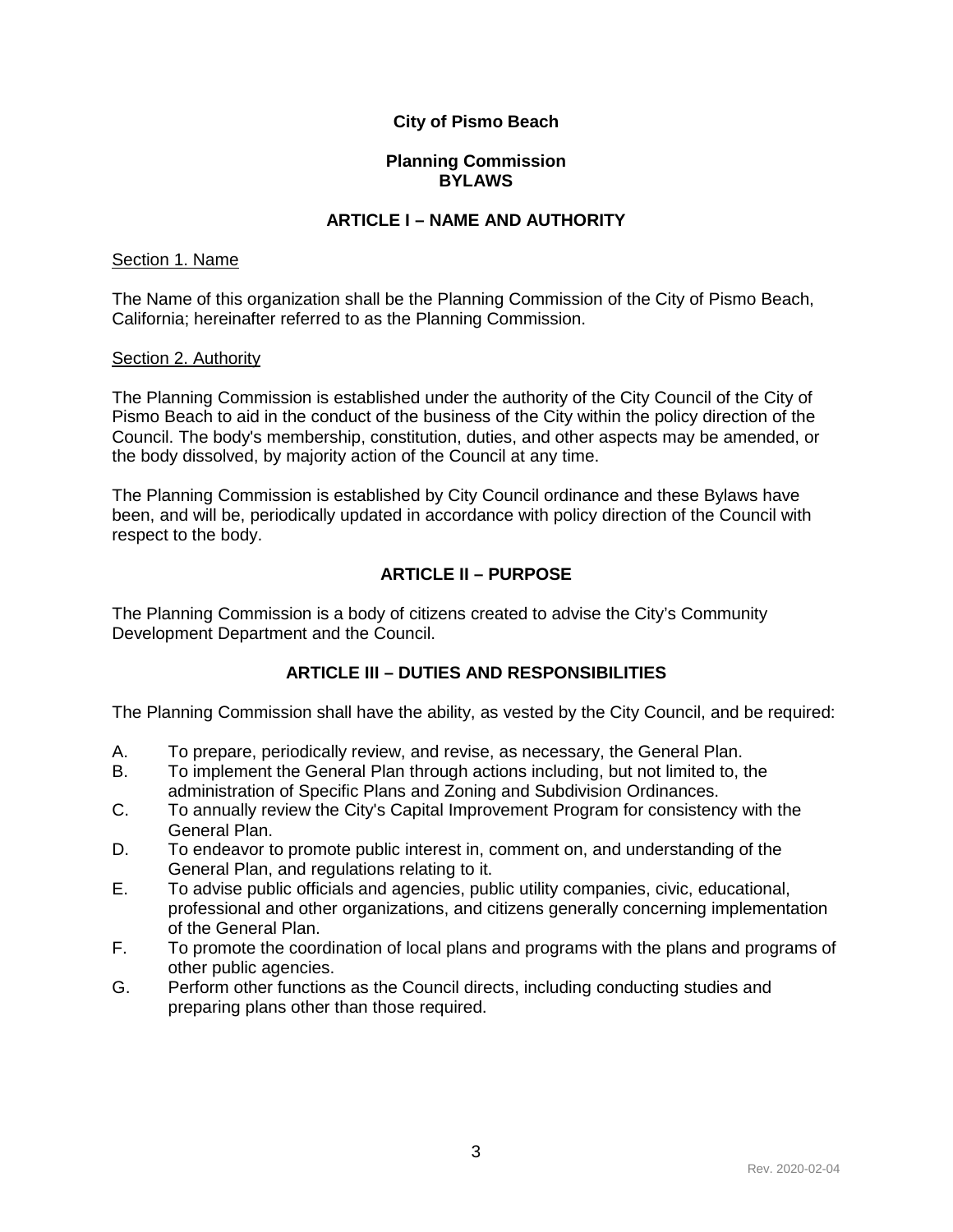## **ARTICLE IV – MEMBERSHIP**

#### <span id="page-4-1"></span><span id="page-4-0"></span>Section 1. Membership

The Planning Commission shall consist of five (5) persons, or such other number of persons as directed by the City Council, hereinafter referred to as Members.

#### <span id="page-4-2"></span>Section 2. Qualifications and Appointment

Members of the Planning Commission shall be appointed by a majority of the City Council. No Member shall be an employee or other official of the City of Pismo Beach. Applicant must be at least 18 years of age at time of appointment.

Each Member of the Planning Commission shall be a resident of the city of Pismo Beach at the time of appointment and during the entire term of service.

By applying for appointment to the Planning Commission, Members pledge to meet the minimum attendance requirement.

#### <span id="page-4-3"></span>Section 3. Absences

Members shall make a good faith attempt to notify the Chair and Secretary in advance of an anticipated absence from any meeting.

Each Member is allowed no more than 4 absences from regular meetings per calendar year.

Should a Member exceed these allowed absences by one absence, staff shall notify the City Clerk, who shall notify the City Council by email or memorandum.

Should a Member exceed these allowed absences by two or more absences, staff shall notify the City Clerk, who shall notify the City Council by email or memorandum. The Mayor shall then meet with the Member to discuss whether the Member is able to continue to serve.

If, in the opinion of the Mayor the Member's excessive absences warrant consideration of action by the entire Council, the Mayor shall direct the City Clerk to schedule an agenda item allowing the City Council to consider in open session the continued service of the Member. In the alternative, the Council, in open session, may grant a Member a defined leave of absence without regard to this Section's attendance requirements.

#### <span id="page-4-4"></span>Section 4. Termination or Suspension

In addition to provisions for termination due to excessive absences as described above, the City Council may terminate or suspend any Member of the Planning Commission prior to the expiration of the Member's term of office, with or without cause, provided the action is properly agendized and conducted in open session in accordance with the Brown Act, and the termination or suspension is approved by majority vote.

Termination shall mean that the Member's seat is deemed to be completely vacated. Suspension shall mean that a Member is not permitted to attend meetings as a member of the body for the duration of the suspension, but it shall not relieve the Member of any other duty or regulation normally applicable to the Member, such as conflict of interest prohibitions.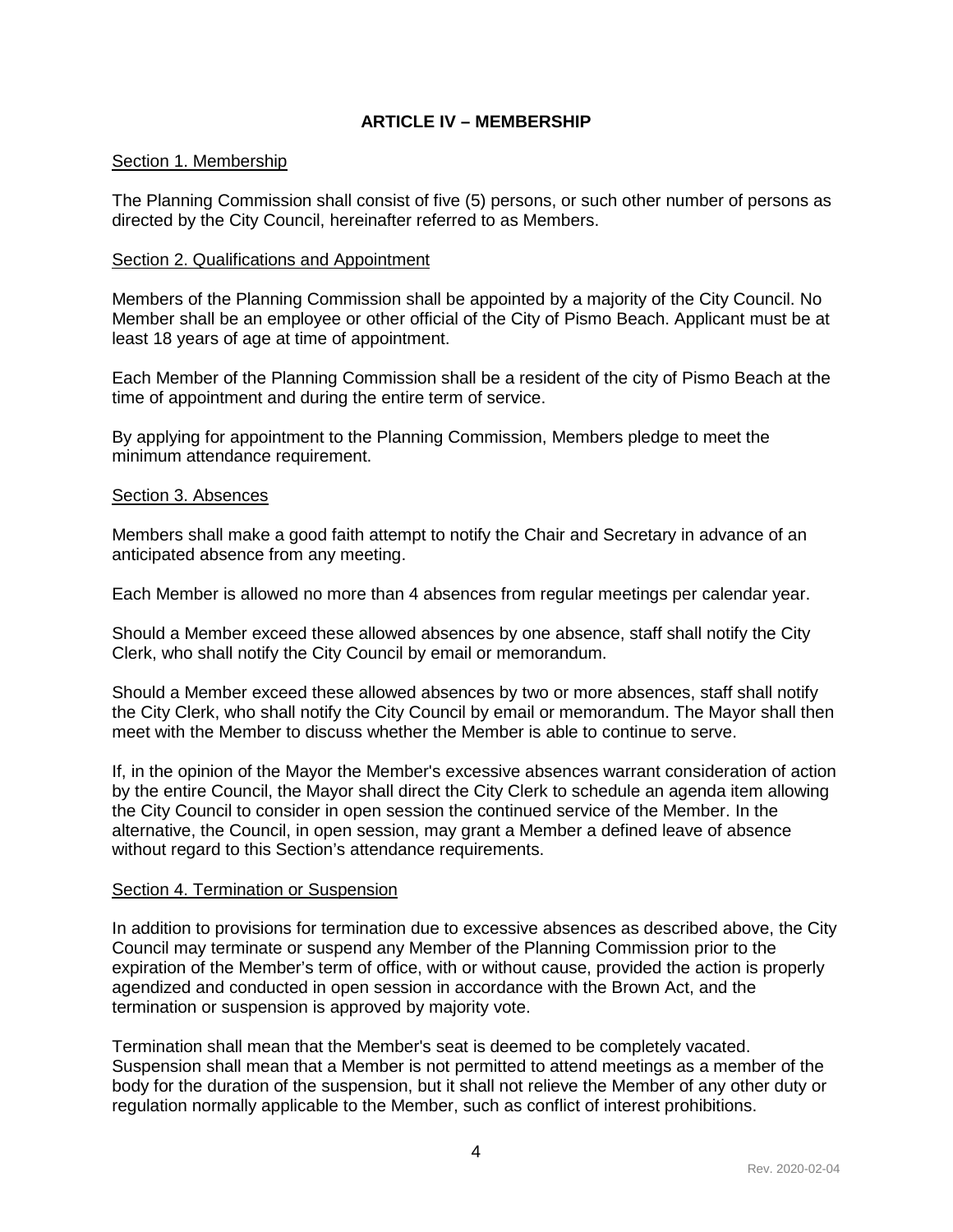#### <span id="page-5-0"></span>Section 5. Resignation

Any Member wishing to resign their membership with the Planning Commission prior to the scheduled end of their term shall do so by delivering written notice to the City Clerk. If the notice of resignation does not set forth a resignation date, the resignation will be deemed effective as of the date the notice is received by the City Clerk or City Clerk's designee.

### <span id="page-5-1"></span>Section 6. Public Cooperation

The Planning Commission, and committees thereof, may work with member(s) of the public in pursuit of the Planning Commission's purpose and duties, however no member of the public shall be officially recognized as an ex-officio member or at-large member, or otherwise engaged in any way so as to render the member of the public subject to the provisions of the Brown Act, unless directed by the Council.

## **ARTICLE V – TERM OF OFFICE**

## <span id="page-5-3"></span><span id="page-5-2"></span>Section 1. Term

The term of office for each appointee to the Planning Commission shall be two (2) years. Terms are staggered to encourage a mix of policy continuity and history while allowing time for new Members, with new and different points of view, to be integrated into the activities of the Planning Commission.

New and re-appointed Members commence their terms on March 1<sup>st</sup> annually; mid-term appointments to fill unanticipated vacancies begin the day the appointment is made by the Council and expire at the term's scheduled end date unless otherwise directed by a majority of the City Council. Members are eligible for reappointment. No term limits apply to the Planning Commission.

The City Clerk or designee will administer an Oath of Office to new and re-appointed Members prior to or at the commencement of the Member's first meeting. At the discretion of staff, the Oath of Office may be scheduled as a ceremonial item during open session.

#### <span id="page-5-4"></span>Section 2. Membership Year

A membership year shall commence on March  $1<sup>st</sup>$  and end on the last day of February the following year. Unless otherwise directed by the Council, each full appointment spans two consecutive membership years.

#### <span id="page-5-5"></span>Section 3. Dual Service

As a general policy, an applicant shall not be appointed to serve on more than one City Advisory Body at any time, except that a Member may serve concurrently on one legislative (Brown Act) body and one non-legislative body (e.g. Special Events Committee or Traffic Safety Committee) concurrently.

Any sitting legislative Advisory Body Member who makes an application for service on another legislative Advisory Body warrants by their application that they will resign from their current seat immediately upon being appointed to another. Should the Member fail to resign in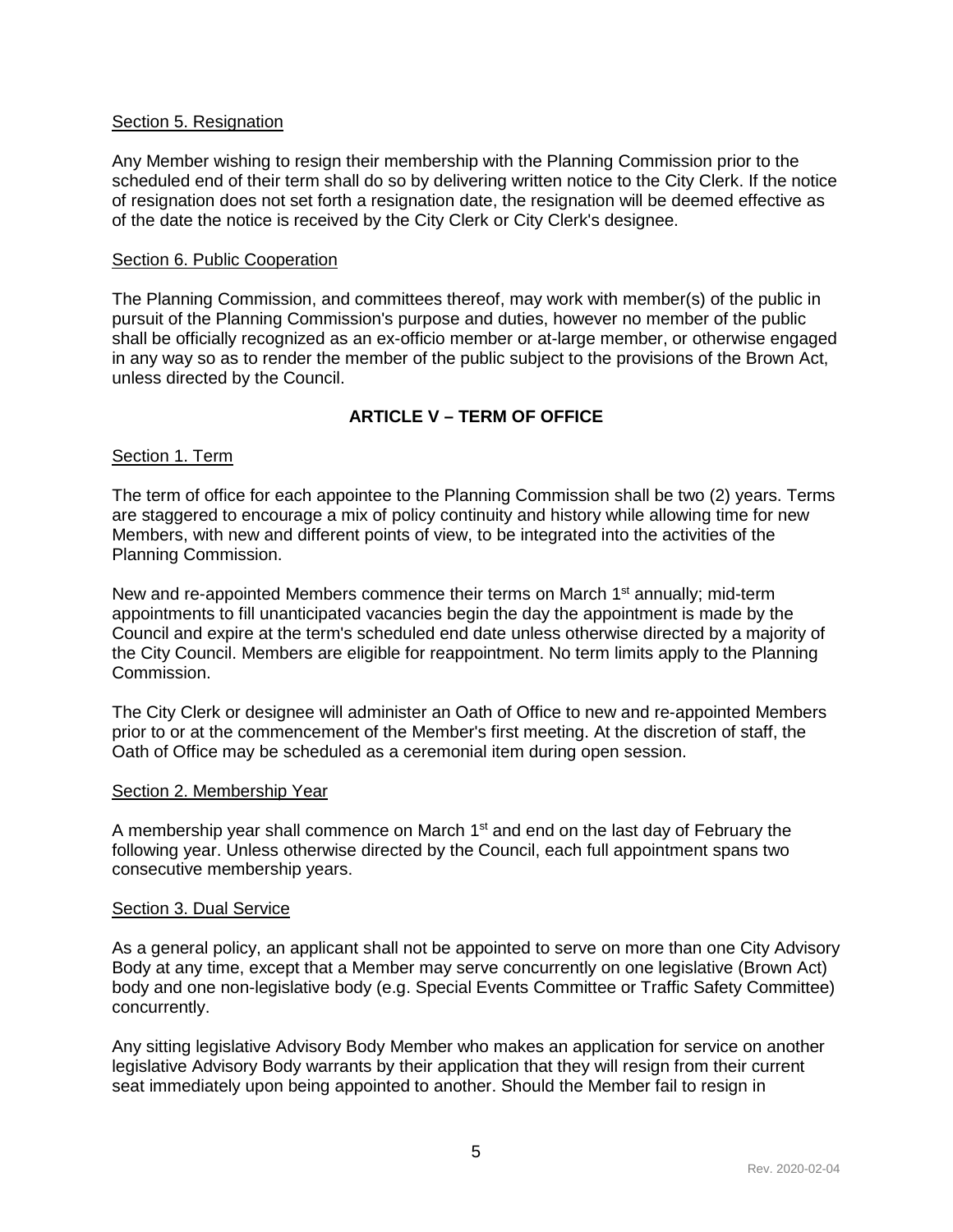accordance with this paragraph, the prior seat shall be deemed vacated immediately upon the Member's taking the Oath of Office for the new seat.

## **ARTICLE VI – OFFICERS AND ELECTIONS**

### <span id="page-6-1"></span><span id="page-6-0"></span>Section 1. Officers

Elected officers of the Planning Commission shall consist of one Chair and one Vice-Chair.

Appointed officers shall consist of a Secretary, which duties shall be performed by a staff member appointed by the Community Development Director or designee.

#### <span id="page-6-2"></span>Section 2. Annual Election of Officers

At the commencement of the first Planning Commission meeting held on or after March 1 of every year, there shall be elected from among the membership of the Planning Commission one Chair and one Vice-Chair. A majority of the Planning Commission may determine to postpone the formal election of officers until a subsequent meeting if deemed necessary or desirable.

In the event a vacancy exists in the office of Chair at the commencement of new terms, the Vice-Chair shall serve as Acting Chair until officers have been elected.

In the event a vacancy exists in both offices of Chair and Vice-Chair at the commencement of new terms, present members shall elect an Acting Chair to serve until officers have been elected.

#### <span id="page-6-3"></span>Section 3. Term of Office

A full term of office for the Chair and Vice-Chair shall be for a period of approximately one (1) year, service to end upon election of new officers, removal from office, or termination of membership.

#### <span id="page-6-4"></span>Section 4. Nominations & Voting

The Chair or Acting Chair will open the floor to nominations for the office of Chair. Any Member may nominate any one other Member for the office; the nomination must be seconded.

Upon seconding of the nomination, the Member who has been nominated shall be given the opportunity to decline the nomination. If the Member does not decline, their nomination stands.

The Chair or Acting Chair shall then invite the Meeting Clerk to take a roll call vote upon the nomination. If the nomination passes by at least a simple majority, the nominee is thereby elected to fill the office of Chair, effective upon the next order of business. If the nomination does not pass by majority vote, another nomination shall be made, and another vote taken, as above, until a Chair is elected.

The same procedure is then repeated for the election of Vice-Chair.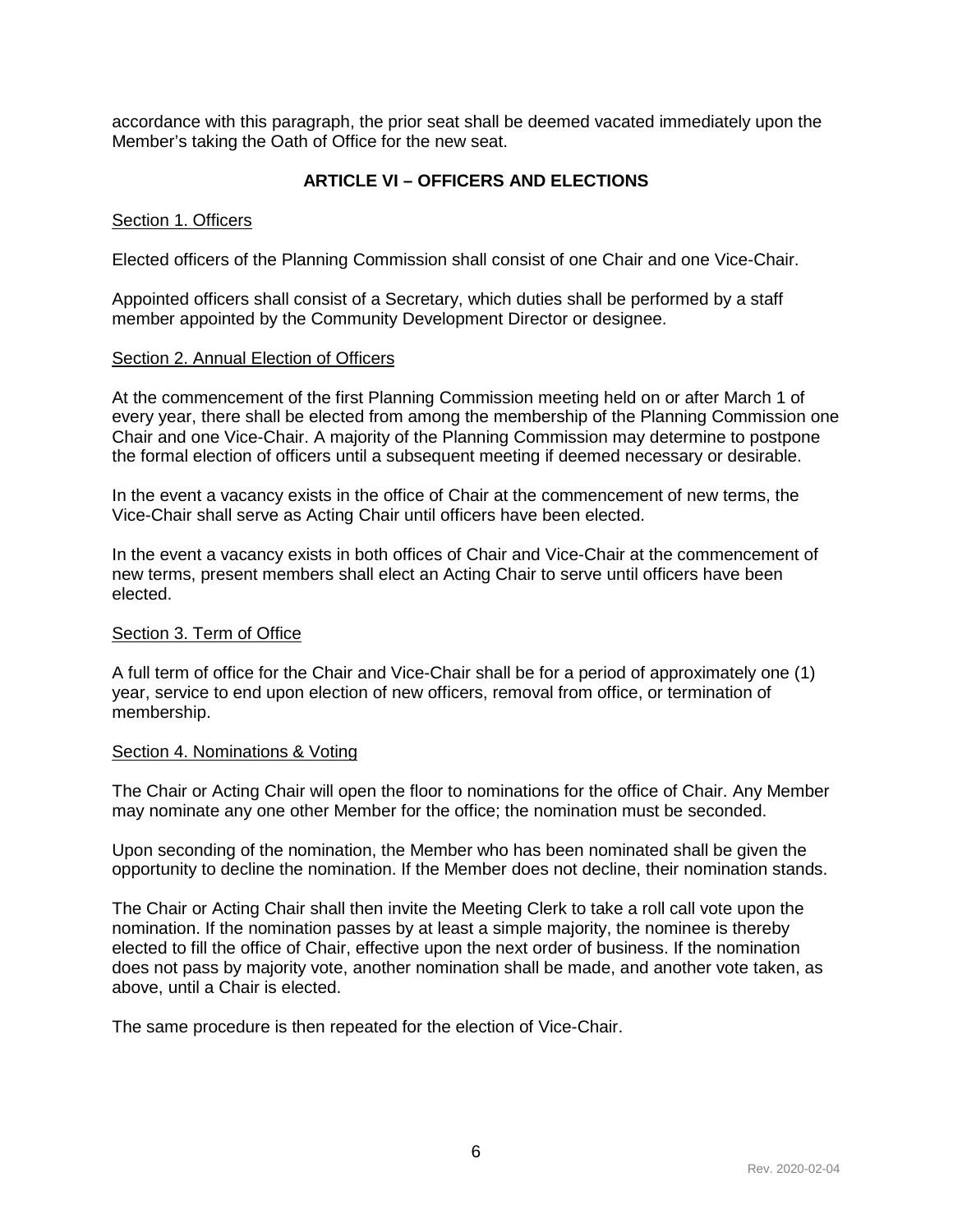#### <span id="page-7-0"></span>Section 5. Vacancy of an Office

Should a mid-term vacancy occur, for any reason, in the office of Chair or Vice-Chair, a special election shall be held to fill the vacant office from among the remaining membership at the commencement of the next meeting. The elected Member shall serve until the next annual election.

In any event of vacancy, absence, or incapacity of the Chair, the Vice-Chair shall serve as Acting Chair until the Chair resumes office or a new Chair is elected.

In any event of vacancy, absence, or incapacity of the Chair and Vice-Chair, present members shall elect an Acting Chair to serve until the Chair and/or Vice-Chair resume office or until a new Chair and Vice-Chair are elected.

#### <span id="page-7-1"></span>Section 6. Removal of Elected Officers

The Chair or Vice-Chair may be removed from office by a majority vote of the Planning Commission.

If an officer is removed in absentia, the Planning Commission Secretary shall deliver written notice to the Member of their removal as soon thereafter as feasible.

Any officer removed ceases to hold the office once the vote has been tallied and announced. If the Chair is removed, the Vice-Chair shall become the Acting Chair until such time that a special election can be held in accordance with Section 5. above.

#### <span id="page-7-2"></span>Section 7. Duties of the Chair

The Chair shall preside at all meetings. Points of order and meeting conduct shall be settled by the Chair, unless overruled by a majority vote of the Planning Commission, in compliance with the Brown Act, these Bylaws, and the City's Advisory Body Handbook. Points of order not addressed by the foregoing will be decided in accordance with the most current version of Robert's Rules of Order to the extent practicable. Failure to strictly comply with Robert's Rules of Order shall not invalidate any action taken. Staff will assist the Chair with this compliance where appropriate.

The Chair acts as primary contact for staff for certain matters not requiring action by a majority of the body, and shall represent the Planning Commission before City Council whenever deemed necessary or desirable by the Planning Commission or Council.

#### <span id="page-7-3"></span>Section 8. Duties of the Vice-Chair

The Vice-Chair shall assume all duties of the Chair in the event of vacancy, absence, incapacity of the Chair.

#### <span id="page-7-4"></span>Section 9. Duties of the Acting Chair

The Acting Chair shall assume all duties of the Chair in the event of vacancy, absence, incapacity of the Chair and Vice-Chair.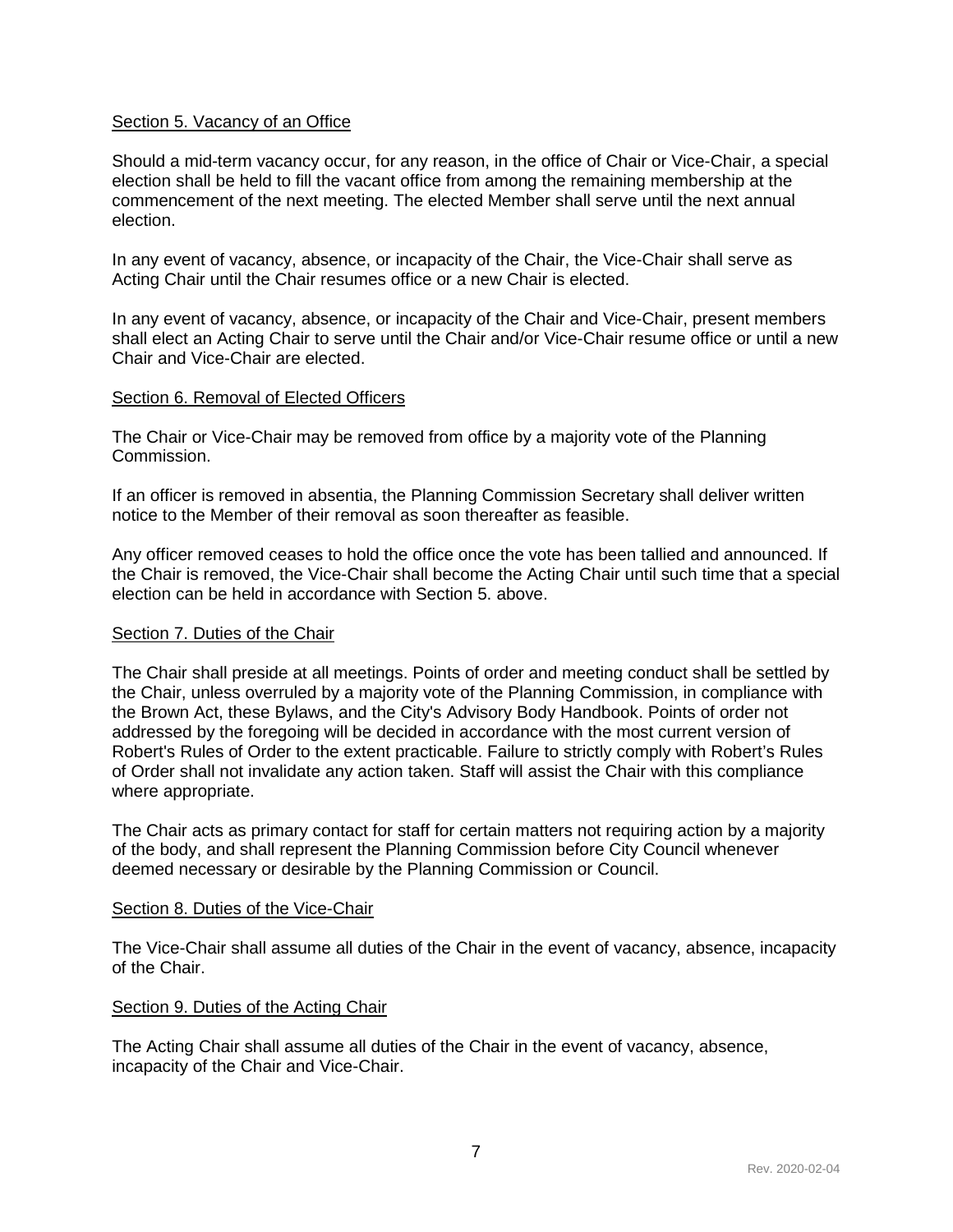### <span id="page-8-0"></span>Section 10. Duties of the Secretary

The duties of the Secretary, whose responsibilities are defined further herein, include legislative recordkeeping, helping to assure Brown Act compliance in cooperation with the City Clerk and City Attorney, preparation of meeting minutes, and may be inclusive of Meeting Clerk duties.

The staff member appointed to record minutes of any given meeting of the Planning Commission shall be referred to herein as the "Meeting Clerk."

## **ARTICLE VII – STAFF SUPPORT**

## <span id="page-8-2"></span><span id="page-8-1"></span>Section 1. Staff Duties

The City Manager shall designate appropriate staff to act as staff liaisons to assist and support the Planning Commission in the fulfillment of its duties and responsibilities.

Staff shall be responsible for creation and/or provision of such reports, studies, and technical recommendations as are necessary to assist the Planning Commission in the conduct of its business, shall publish meeting agendas and shall sign, post, publish, and circulate any required public notices associated therewith. Staff shall attend all regular and special Planning Commission meetings, assist the Chair with administration of the meeting, and record the minutes of the meetings.

Staff shall work closely with the Chair or other individual Members between meetings as needed to advance matters not requiring action of the entire body, and may represent the Planning Commission at other meetings, presentations, and other public functions as requested.

Staff shall be responsible for the maintenance of proper records and files pertaining to Planning Commission business in accordance with Article XIII. Staff shall receive and enter into the record all public comment, petitions, or other documents presented to the Planning Commission in support of, or in opposition to, any question before the Planning Commission, and make the records available to the public upon request except where exempt by law.

The Secretary of the Planning Commission shall act as a designee of the City Clerk with respect to attestation of all documents evidencing legislative actions of the Planning Commission, and shall carefully curate the same. The Secretary shall be responsible for working with the City Clerk or, as needed, the City Attorney to assure administration of the Planning Commission's business in accordance with the Brown Act. Any staff so designed by the City Clerk must take the Oath in order to attest to any such documents.

#### <span id="page-8-3"></span>Section 2. Staff Relationship to the Planning Commission

Staff support and assistance is provided to the Planning Commission in pursuit of the achievement of Council Goals and completion of other approved work plan items. Staff members work closely with advisory bodies, however advisory bodies do not exercise supervisory authority, are not employees, and are outside staff chains of command. Staff members remain responsible to their immediate supervisors and ultimately to the City Manager and Council, while Planning Commission Members are responsible directly to the City Council.

In order that Members may be fully prepared to engage in productive discussion and take action when in open session, individual Members are encouraged to maintain a rapport with staff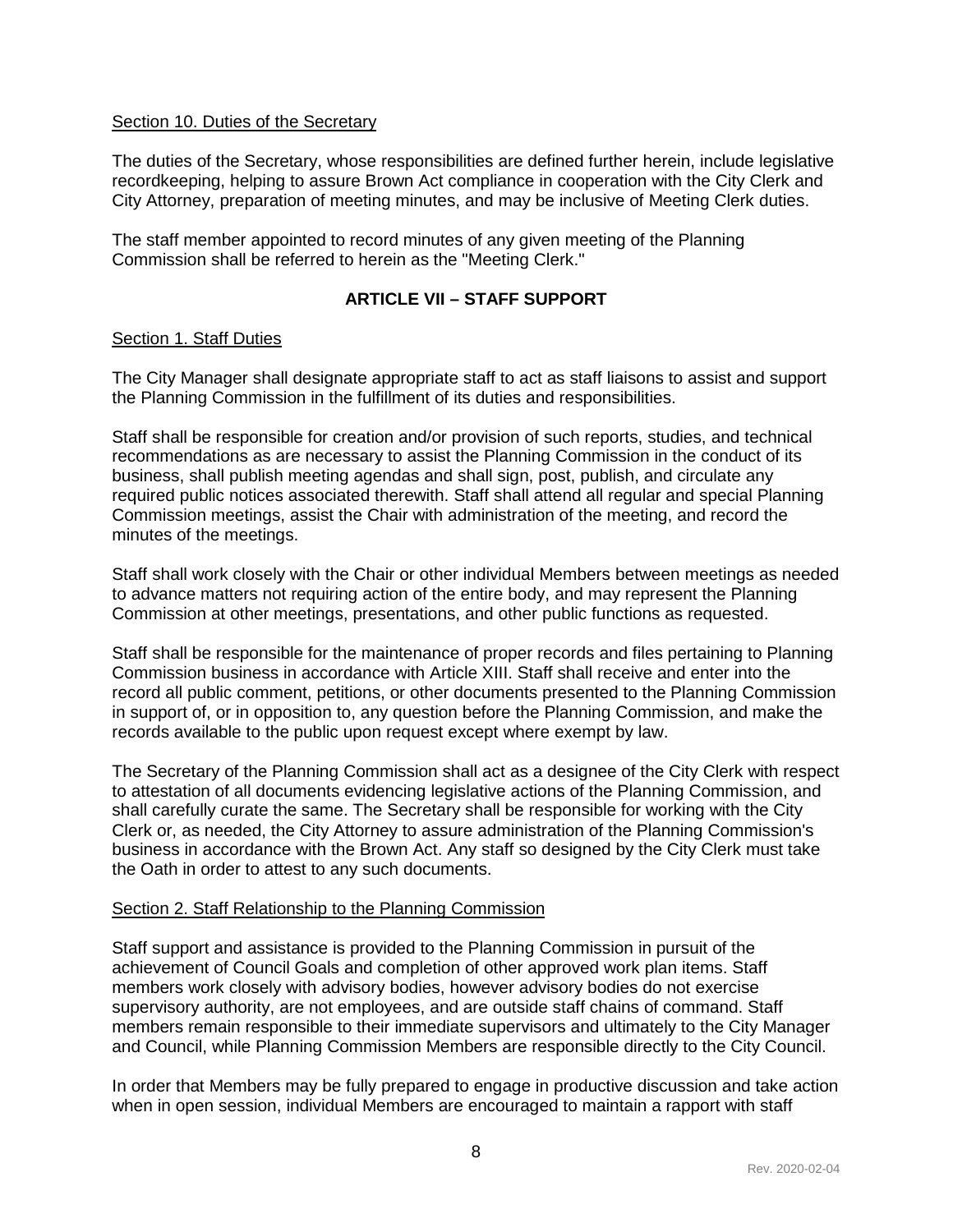outside of meetings and ask clarifying questions regarding report materials and general matters within the body's purview prior to meetings.

However, individual Members shall not make separate work product requests of staff without discussion and approval of the Planning Commission in open session, and shall not request that staff undertake work outside Council's policy direction for the body.

## **ARTICLE VIII – MEETINGS**

#### <span id="page-9-1"></span><span id="page-9-0"></span>Section 1. Time and Location of Meetings

By adoption of these Bylaws as policy, the City Council has thereby set the regular meeting schedule for the Planning Commission as follows:

The second and fourth Tuesdays of every month, at 6:00 p.m.

Unless otherwise noticed, the Planning Commission shall generally be expected to hold its meetings in the City Council Chamber, Pismo Beach City Hall.

If the scheduled date for a regular meeting falls on a holiday, the meeting shall be held as soon thereafter as possible, or canceled as described below.

#### <span id="page-9-2"></span>Section 2. Cancellation

A meeting may be canceled if the agenda lacks business of immediate concern, unless a public hearing has previously been noticed for the meeting date.

Meetings of the Planning Commission may be cancelled by a majority of the Planning Commission, by staff in consultation with the Chair, or by staff with notification to the Chair, when there is no business of immediate concern to agendize. Staff shall make a good-faith attempt to gain majority consensus where feasible before cancelling a meeting, and shall at a minimum issue notification to all members immediately upon determining to cancel a meeting.

#### <span id="page-9-3"></span>Section 3. Special Meetings

Special Meetings of the Planning Commission may be called by a majority of the Planning Commission, by the Chair of the Planning Commission, by staff in consultation with the Chair, or by staff with notification to the Chair when advance consultation is infeasible. Staff and/or the Chair shall make a good-faith attempt to gain majority consensus where feasible before calling a Special Meeting, and shall at a minimum issue notification to all members immediately upon determining to call a Special Meeting.

<span id="page-9-4"></span>There shall be no limit to the number of Special Meetings that may be called in a given year.

## **ARTICLE IX – CONDUCT OF MEETINGS**

#### <span id="page-9-5"></span>Section 1. Compliance with the Brown Act and Council Policies

All regular, special, and adjourned meetings of the Planning Commission shall be open meetings to which all members of the public shall be admitted without restriction or qualification. In all respects, the conduct of the Planning Commission, its meetings, and its Members, shall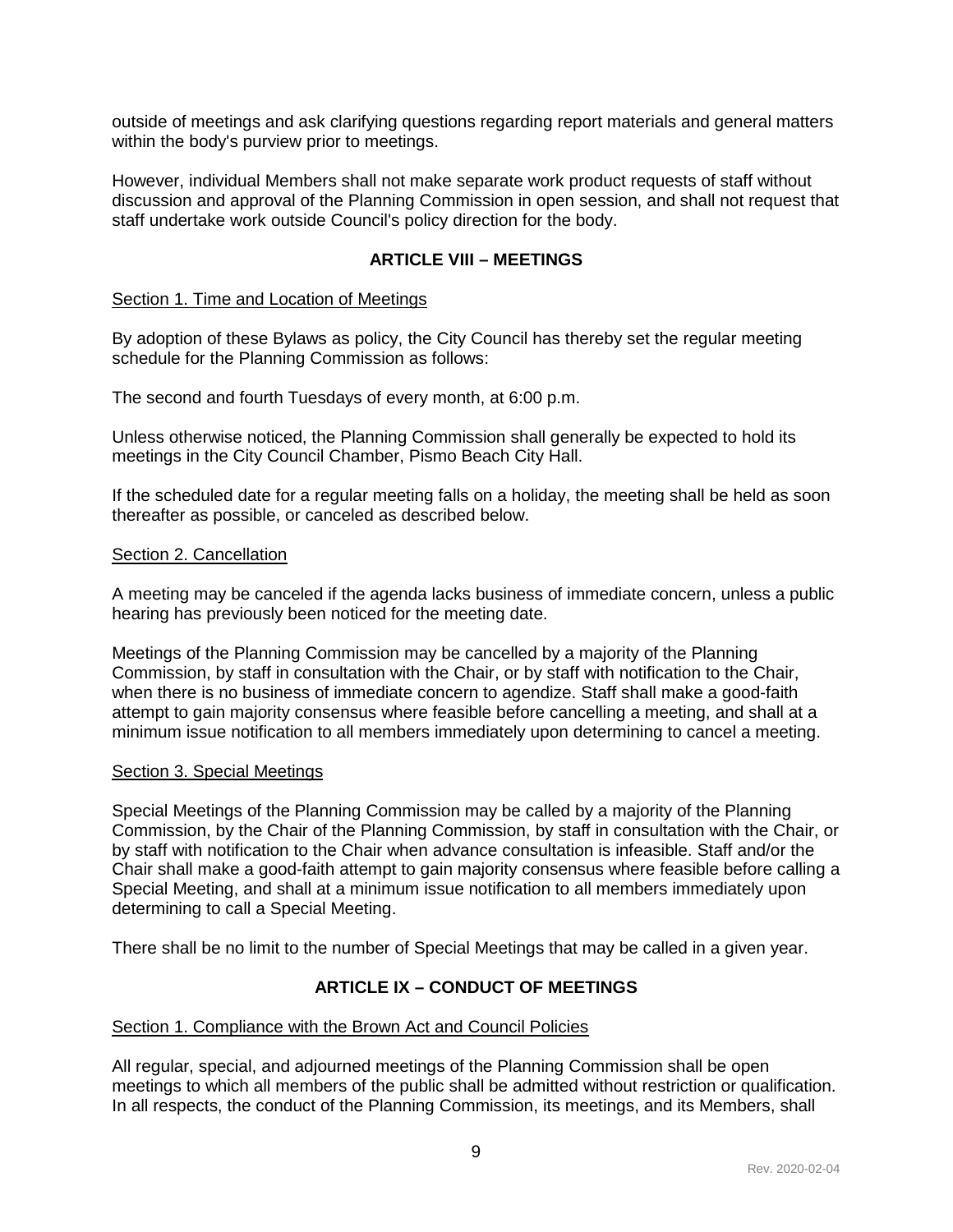comport with the Brown Act, California Government Code Sections 54950—54963. Meetings will be held at locations accessible to persons with disabilities, and reasonable accommodations shall be made to the greatest extent possible.

## <span id="page-10-0"></span>Section 2. General Conduct of Meetings

Points of order and meeting conduct shall be settled by the Chair, unless overruled by a majority vote of the Planning Commission, in compliance with the Brown Act, these Bylaws, and the City's Advisory Body Handbook. Points of order not addressed by the foregoing will be decided in accordance with the most current version of Robert's Rules of Order where practicable. Failure to strictly comply with Robert's Rules of Order shall not invalidate any action taken. Staff will assist the Chair with this compliance where appropriate. Unresolved issues shall be referred to staff and continued to a future meeting.

## <span id="page-10-1"></span>Section 3. How Items Are Placed on the Agenda

Working within the framework of City Goals, budget, and other policy direction set by the City Council, staff will identify the need for and schedule the majority of Planning Commission agenda items.

Future agenda items may be requested by a Member of the Planning Commission in open session. Such items shall be agendized by staff if approved by a majority of the Planning Commission. In the event a future agenda item is requested by a member of the public in open session, the Planning Commission shall not be obligated to deliberate on the agenda item request, however any Member may assent to requesting that the Planning Commission consider agendizing the item, in the manner described in this paragraph.

Occasional agenda item requests from a member of the public received outside of a noticed meeting, or other atypical agenda items, may be considered by staff, in consultation with the Chair, for suitability for being agendized when consulting with a majority of the Planning Commission is infeasible due to time constraints. Issues may also be referred to the Planning Commission by the City Council and staff shall agendize them in a timely fashion.

#### <span id="page-10-2"></span>Section 4. Quorum

A quorum of the Planning Commission shall consist of a majority (more than half) of the total number of Planning Commission seats, whether or not vacancies exist.

#### <span id="page-10-3"></span>Section 5. Absence of a Quorum

In the absence of a quorum at any meeting, any business scheduled to be heard shall be continued to the next regular meeting date by the Chair, Vice-Chair, or staff if not officers are present. A meeting may be declared cancelled for lack of a quorum after a 15-minute period has elapsed from the scheduled time of the start of the meeting.

A meeting may also be declared cancelled in advance, if absence notifications received by staff indicate the lack of a quorum, unless a public hearing has been noticed for the meeting date, in which case staff shall appear at the noticed meeting time and place to inform any attendees as to the cancellation of the meeting. In any of these events, a Notice of Adjournment shall be posted and the unheard business re-agendized for the subsequent meeting.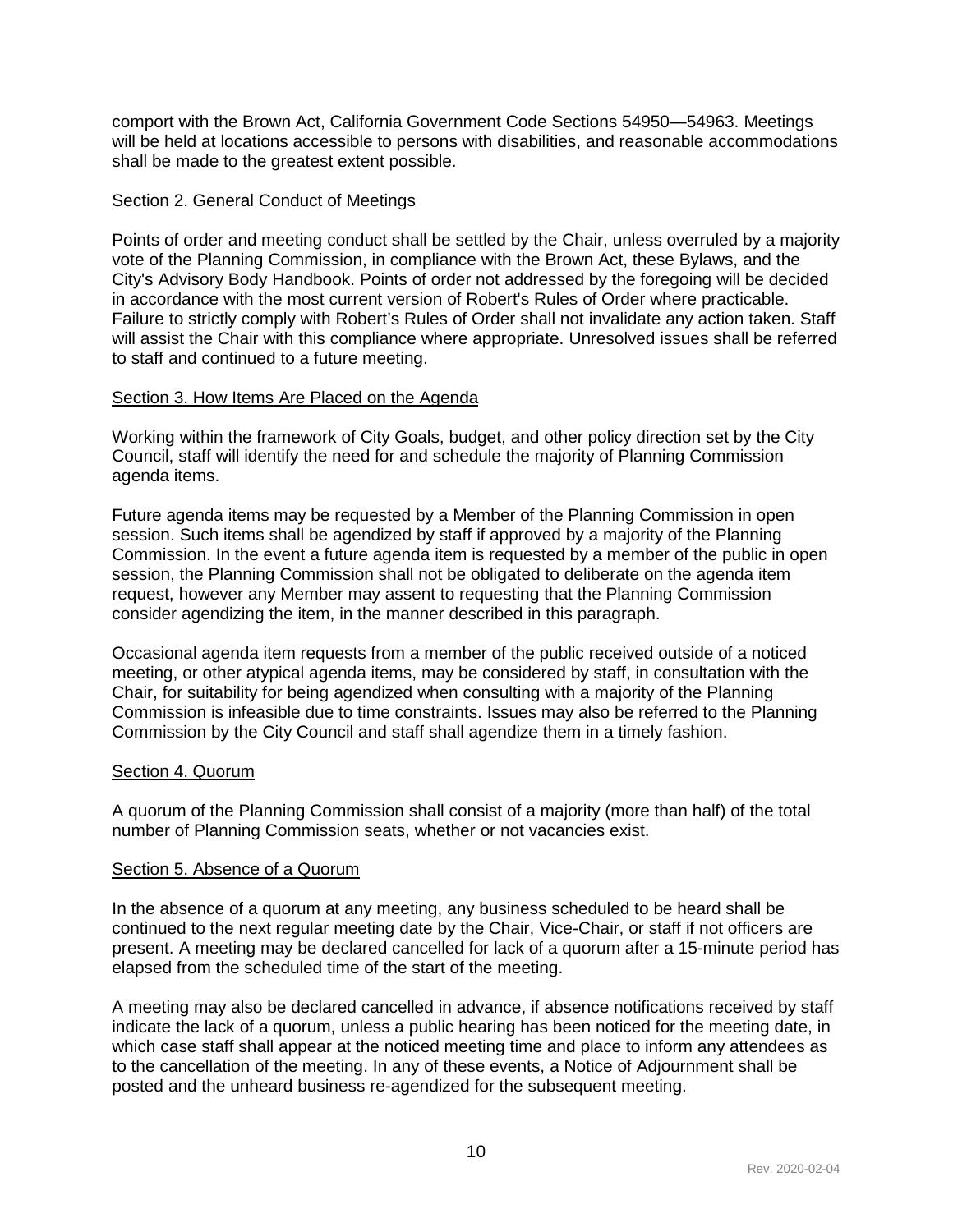## <span id="page-11-0"></span>Section 6. Agenda

Staff shall set and publish the meeting agenda and its format shall conform to the template set by staff.

### <span id="page-11-1"></span>Section 7. Order of Business

The Chair or a majority vote of the Planning Commission may change the order of business.

#### <span id="page-11-2"></span>Section 8. Seating Arrangement

The Chair shall be seated in at the center of the dais; the Vice-Chair shall be seated to the Chair's right, from the perspective of those seated upon the dais.

## **ARTICLE X – MOTIONS**

#### <span id="page-11-4"></span><span id="page-11-3"></span>Section 1. Call for Motion

Upon conclusion of discussion and following acceptance of public input, any Member may place a motion on the floor. The motion shall contain the proposed action in sufficient detail so as to be understood by the audience and staff. If no motion is immediately forthcoming, the Chair may call for a motion to be made.

#### <span id="page-11-5"></span>Section 2. Seconding a Motion

The Chair shall receive all motions and shall call for a second to each motion. The Chair may second a motion.

#### <span id="page-11-6"></span>Section 3. Lack of a Second

If, after a reasonable time, no second has been made, the motion shall be declared dead for lack of a second, and the Chair shall so state. Any motion dying for lack of a second shall not be included in the meeting minutes.

#### <span id="page-11-7"></span>Section 4. Discussion/Debate

After a motion has been made and seconded, the Chair shall call for a discussion of the question. All discussion shall be limited to the motion on the floor. At the close of the discussion, the Chair shall put the matter to a vote by causing either a roll call vote or voice vote to be conducted, in accordance with Article XI Section 3 and Section 4.

#### <span id="page-11-8"></span>Section 5. Time Limits on Discussion/Debate

The Chair reserves the discretion to limit the duration of debate on any motion, but shall ensure that each Member has the opportunity to speak.

#### <span id="page-11-9"></span>Section 6. Amending a Motion

A motion to amend may be made by any Member to revise a motion on the floor, but it cannot be a freestanding motion on its own, nor can it substitute for a main motion. The motion to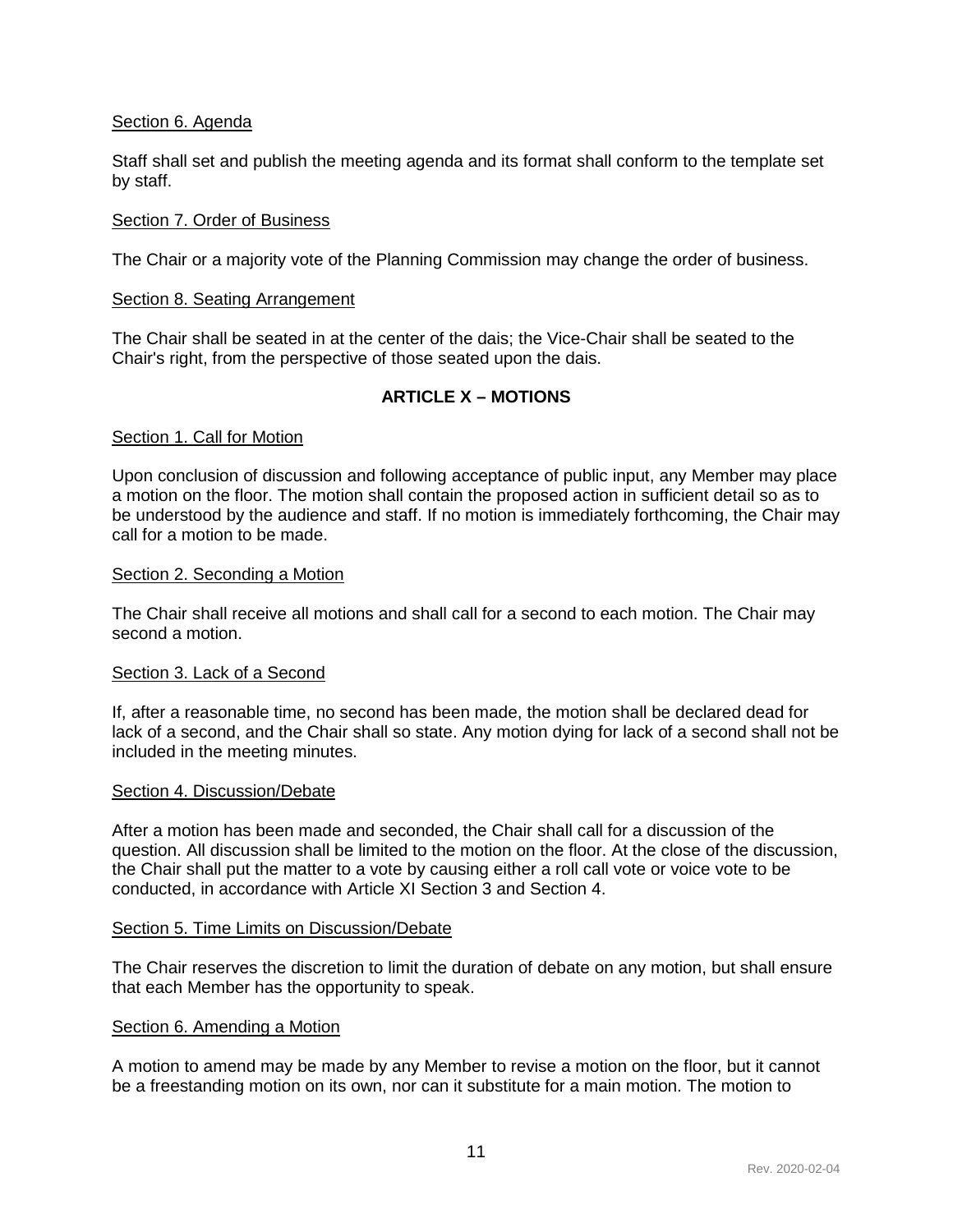<span id="page-12-0"></span>amend must be voted upon, unless the maker and the seconder accept it as a friendly amendment, and, if so accepted, it then becomes part of the main motion. Section 7. Withdrawing a Motion

Any motion may be withdrawn by the maker at any time prior to being voted upon. Such a withdrawn motion shall not be included in the meeting minutes. If the motion has been seconded, the Chair shall invite the seconder to make the motion anew.

### <span id="page-12-1"></span>Section 8. Motion to Table

A motion to table may be made to suspend consideration of an item that appears on a meeting agenda for reasons of urgency or to end an unproductive discussion. A motion to table is not in order when another Member has the floor. A motion to table requires a second, is not debatable, is not amendable, requires a majority vote for passage, and, if adopted, cannot be reconsidered at the meeting at which it is adopted.

Members will refrain from using a motion to table as a means of capriciously limiting debate among Members, or to suppress a minority of the Planning Commission. Motions to table shall only be made after the opportunity has been given for public input on the item.

## **ARTICLE XI – VOTING**

## <span id="page-12-3"></span><span id="page-12-2"></span>Section 1. Recusal (Disqualification due to Conflict of Interest)

In accordance with the City of Pismo Beach's Conflict of Interest Code, Planning Commission Members shall disqualify themselves from making, participating in the making of, or in any way using their official position to influence, a governmental decision if it is reasonably foreseeable that the decision will have a material financial effect, that is distinguishable from its effect on the public generally, upon the Member and certain immediate family members.

In accordance with California Code of Regulations Sections 18707(a)(1)(A) and (B): Any Member with such a disqualifying financial interest relating to a particular agenda item shall openly announce the nature of the conflict following the Chair's announcement of the item, but before discussion has begun. In announcing the nature of the conflict, the Member shall adhere to the following:

- If the conflict arises from an investment, the Member shall announce the name of the business entity in which each investment is held;
- If the conflict arises from a business position, the Member shall give a general description of the business activity in which the business entity is engaged as well as the name of the business entity;
- If the conflict arises from real property, the Member shall announce the address or another indication of the location of the property, unless the property is the public official's principal or personal residence, in which case, the Member shall announce that the property is a residence;
- If the conflict arises from income or gifts, the Member shall identify the source; and
- If the conflict arises from personal financial effect, the Member shall identify of the expense, liability, asset, or income affected.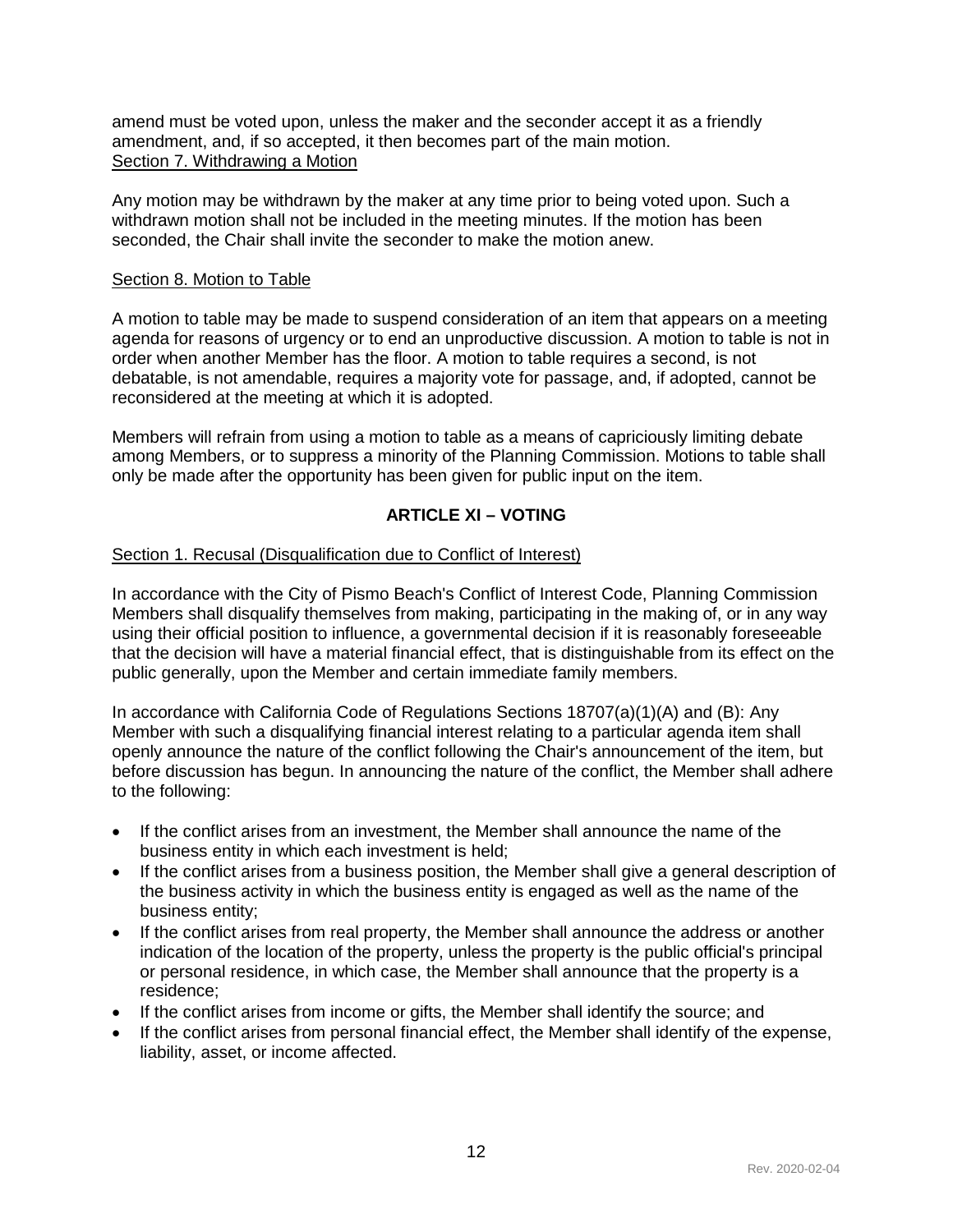The Member shall then vacate their seat until the matter in question has been resolved. The stated reason for the Member's recusal shall be noted in the meeting minutes. The Member shall also follow the procedures set forth above for other potential perceived conflicts of interest that may constitute common-law conflicts of interest.

Pursuant to Government Code Section 87105(a)(4), a Member of the Planning Commission who is recused from discussion due to conflict of interest may choose to listen from the audience with the general public, and may address the Planning Commission regarding the Member's personal interests in the matter during the time that the general public speaks on the issue, if the Member has complied with all of the above.

Except as may be required by applicable law, a Member who is recused due to conflict of interest may not be called upon to break a tie or form a quorum.

#### <span id="page-13-0"></span>Section 2. Abstention (Voluntarily Declining to Vote)

Members are strongly encouraged to vote upon all matters before the body except in cases of conflict of interest. The maker and seconder of any motion are encouraged to avoid abstaining when called upon for their vote.

Members may routinely abstain from voting upon the adoption of minutes from a prior meeting at which the Member was not in attendance, or upon their own nomination to the office of Chair or Vice-Chair. However, capricious or excessive abstention shall be avoided and may be cause for removal from the Planning Commission.

#### <span id="page-13-1"></span>Section 3. Roll Call Vote

Voting upon motions shall be conducted in the form of a roll call vote, unless the Chair determines to conduct a voice vote as provided in Section 4. When a motion has been made and seconded and no matters remain under discussion, the Chair shall call upon the Meeting Clerk to conduct a vote, and the Meeting Clerk shall upon each Member by name one at a time in the following order: Non-officer Members in alphabetical order by last name, then Vice-Chair, then Chair.

Each Member shall clearly state "Aye," "Yes," or "Yea" in the affirmative; "No," or "Nay" in the negative; or "Abstain." The Meeting Clerk shall then announce the outcome of the vote in compliance with the Brown Act.

A Member may state the reasons for their vote for the benefit of the audience, but said comments shall only be entered into the record if the Secretary determines that the outcome of the vote warrants a clarifying note for legislative recordkeeping purposes.

A roll call vote must be conducted upon all hearing items, all matters related to money, and all actions relating to the adoption, amendment, or repeal of policy or code. For all other matters, the Chair may conduct a vote by voice vote, in accordance with Section 4. below.

#### <span id="page-13-2"></span>Section 4. Voice Vote

Where there is no objection from any Member or staff member, the Chair may conduct a vote by voice vote in lieu of a roll call vote, provided a roll call vote is not required by Section 3. above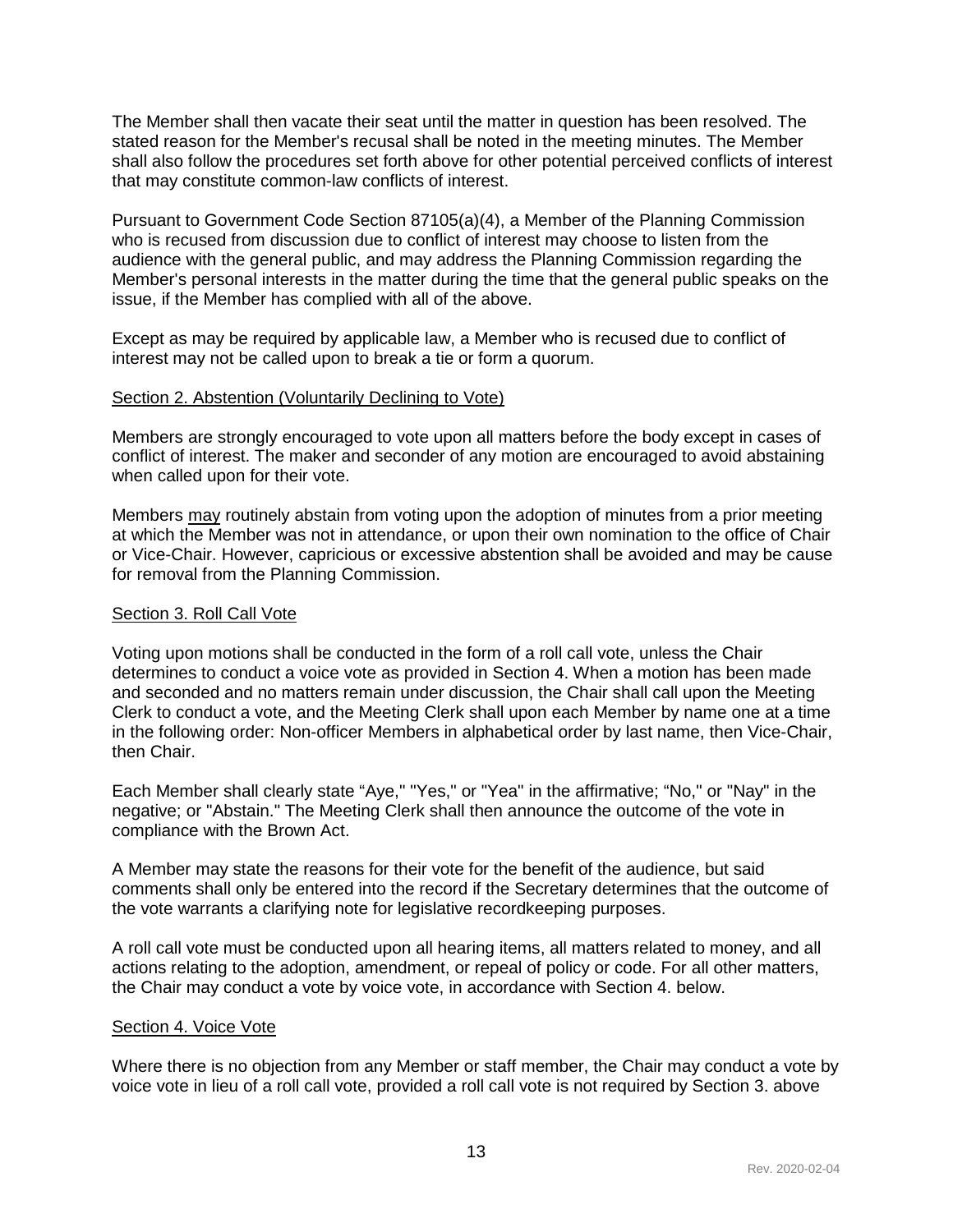and provided that the vote or abstention on that action of each Member present is thereafter announced in compliance with the Brown Act.

The Chair shall call the question in the form of "All in favor?" followed by "All opposed?" and then "Abstaining?"

Each Member shall clearly state "Aye," "Yes," or "Yea" in the affirmative; "No," or "Nay" in the negative; or "Abstain."

In the event the outcome of a voice vote is unclear, any Member or staff member may request a roll call vote immediately following a voice vote. A roll call vote shall be taken without further discussion.

#### <span id="page-14-0"></span>Section 5. Sealed Ballot Votes

The Planning Commission shall not take a secret ballot vote, whether preliminary or final.

#### <span id="page-14-1"></span>Section 6. Passage of Motion

Passage of a motion shall be made by a simple majority of the Members present and voting, except as otherwise required by law. Staff shall inform the Planning Commission, as a component of a staff report and/or during oral comment on the item, when a particular item requires greater than a simple majority to pass.

#### <span id="page-14-2"></span>Section 7. Tie Votes

A tie vote results in "no action," regardless of the reason. Such failure to act shall constitute neither approval nor denial.

Except as may be required by applicable law, a Member who is recused due to conflict of interest may not be called upon to break a tie.

#### <span id="page-14-3"></span>Section 8. Failure to Approve

Failure of a motion to approve shall not necessarily constitute denial.

#### <span id="page-14-4"></span>Section 9. Results of Voting

The Meeting Clerk shall state the results of each vote, and the vote or abstention on that action of each member, e.g., "The motion passes by a vote of three to two, Members A, B, and C voting yes, and Members D and E voting no." The Meeting Clerk shall enter into the record the disposition of each Member at the time of the vote, recording each as aye, no, recused, abstaining, or absent.

#### **ARTICLE XII – REPORTS**

#### <span id="page-14-6"></span><span id="page-14-5"></span>Section 1. Agenda Reports to Planning Commission

Matters placed upon an agenda for consideration by the Planning Commission shall be accompanied by a written report of staff if the request involves the adoption of a resolution or approval of other written policy or procedural document, the rendering of a formal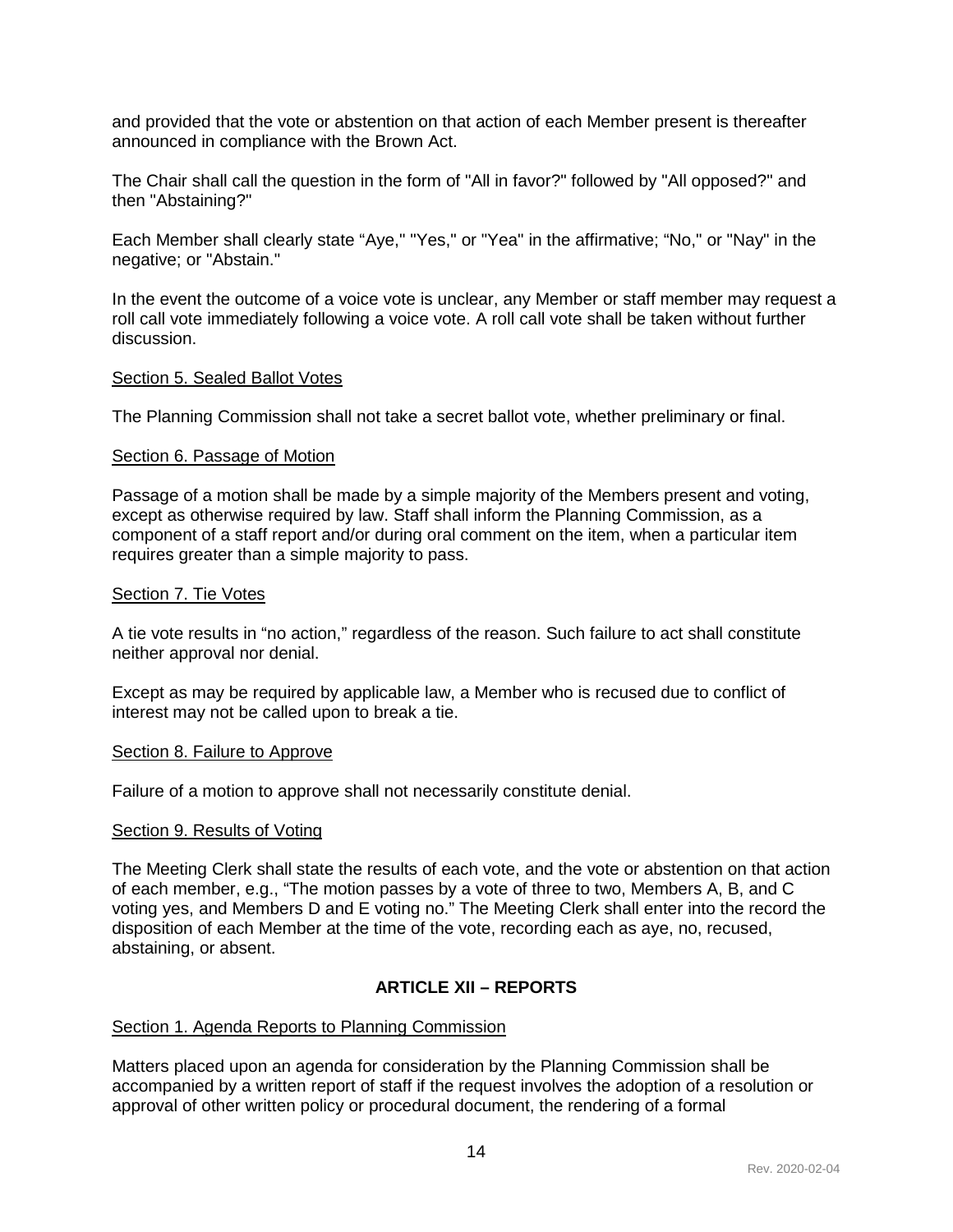recommendation on a matter to be heard by higher body, and in other cases determined appropriate by staff. A consistent report format shall be adopted.

Reports of staff shall clearly state staff's recommendation for action and the rationale therefor, and shall provide sufficient background information and context to allow the Planning Commission to render a well-informed decision or recommendation. Documents that are the subject of, or will substantially aid, deliberations shall be attached to and discussed within such reports. Where an agenda item requires deliberation and/or recommendation on project design or other aesthetic considerations, plans, photographs, or other relevant visual aids shall be included with the agenda materials for consideration in advance of the meeting.

#### <span id="page-15-0"></span>Section 2. Committee Reports

Committee reports provided to the Planning Commission may be verbal or written; written reports shall be entered into the record of materials associated with the meeting.

#### <span id="page-15-1"></span>Section 3. Rendering of Recommendations to Council

Recommendations of the Planning Commission deemed necessary or desirable for consideration by the City Council shall be presented to the Council in a manner deemed appropriate by the City Manager. Recommendations to be forwarded to the Council in open session shall be prepared by staff in the manner typical of all other Council matters. A report conforming to the format and standards for City Council agenda items shall be prepared by department staff and their Department Head, and presented to the City Manager for scheduling and approval.

In the event that staff's professional recommendation on a matter differs from the recommendation rendered by the Planning Commission, staff's report to Council on the matter shall include both recommendations, and a thorough analysis of each, for the Council's consideration.

## **ARTICLE XIII – RECORD KEEPING**

#### <span id="page-15-3"></span><span id="page-15-2"></span>Section 1. Maintenance of Records

All Planning Commission records shall be maintained according to the City of Pismo Beach Records Retention Schedule.

#### <span id="page-15-4"></span>Section 2. Minutes

Action-only minutes will be produced for all Planning Commission meetings in a format substantially similar to that used for City Council meetings. Minutes shall serve solely as record of the legislative actions occurring at each meeting, with minimal additional editorial content, subject to the determination of the Secretary. The Planning Commission Secretary shall have sole responsibility for preparation of meeting minutes, and any direction for change in the minutes shall be made only by majority action of the Planning Commission. Minutes shall be reviewed and/or amended and then approved by the Planning Commission at the soonest feasible subsequent meeting.

Subcommittee reports presented orally in a meeting shall be briefly summarized in the minutes.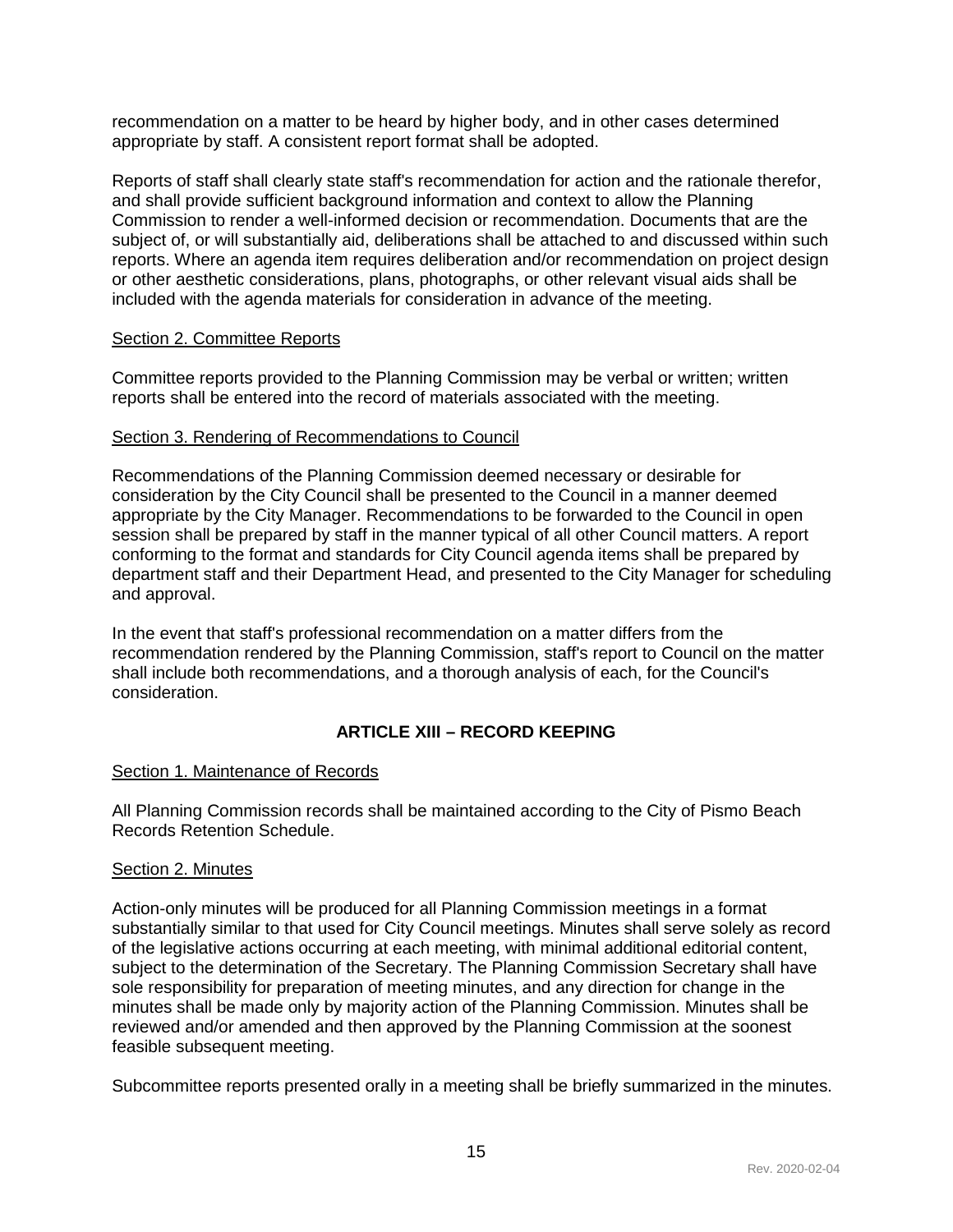## <span id="page-16-0"></span>Section 3. Audio and Video Recording of Meetings

Proceedings for all Planning Commission meetings shall be recorded whenever possible. When video recording/broadcasting is not readily feasible, an audio recording shall be made. Any meeting recordings shall be retained pursuant to the City of Pismo Beach Records Retention Schedule.

In compliance with the Brown Act, Members of the public have the right to make recordings of a meeting so long as meeting proceedings are not disrupted.

## **ARTICLE XIV – COMMITTEES**

#### <span id="page-16-2"></span><span id="page-16-1"></span>Section 1. Ad Hoc Committees

Ad Hoc Committees consisting of less than a majority of the Planning Commission may be established by a majority of the Planning Commission, or by staff in consultation with the Chair when action by the majority of the Planning Commission to establish a committee is infeasible due to time constraints. Such committees shall be established to gather information or deliberate on a particular issue deemed necessary to carrying out the functions and purpose of the Planning Commission, for a limited duration. Staff may attend, but shall not be required to provide comprehensive staff support to, Ad Hoc Committee meetings.

Following Ad Hoc Committee input in an open session of the Planning Commission, the Planning Commission shall deliberate and act upon on the designated issue, thereby providing the public with the opportunity to participate in the decision-making process. The final report of the Ad Hoc Committee on its subject of investigation shall be entered into the public record and shall serve in lieu of any meeting minutes for the committee. Ad Hoc Committees shall be dissolved once their specific task is completed.

No Ad Hoc Committee shall be formed in such a manner as to subject it to the requirements of the Brown Act.

#### <span id="page-16-3"></span>Section 2. Standing Committees

Standing Committees may be established by a majority of the Planning Commission to gather information or deliberate on issues deemed necessary to carrying out the functions and purpose of the Planning Commission, on an ongoing basis. Any such standing committee with continuing subject matter jurisdiction, regardless of its composition or number or office of members, shall be deemed to be subject to the Brown Act unless advised otherwise by the City Attorney. Staff shall not provide administrative or legislative support to any standing committee unless directed to do so by the City Council.

All standing committees shall provide written or oral reports in public session, no less than quarterly, to the Planning Commission.

#### <span id="page-16-4"></span>Section 3. Committee Meetings

All Standing Committee and Ad Hoc Committee meetings shall be held at times mutually agreeable to the committee members.